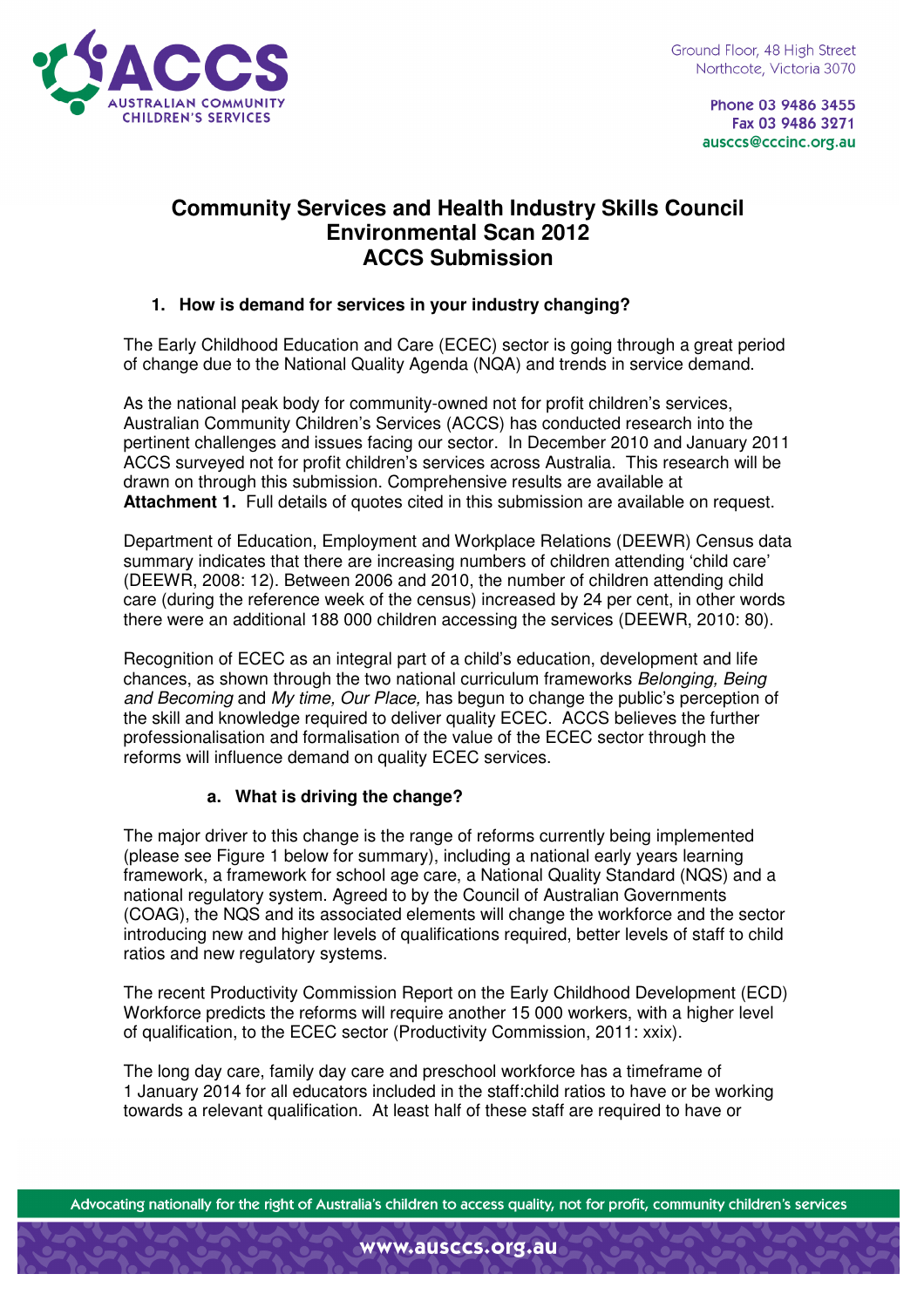working towards a relevant diploma or higher qualification while the other half need a certificate III qualification.

## Figure 1 **National Quality Agenda for Early Childhood Education and Care**



## Source: Australian Children's Education and Care Quality Authority, www.acecqa.gov.au

In addition to this there has been an increase in affordability due to increased government support for families accessing ECEC services. In 2009 the Child Care Rebate (CCR) was increased from 30 per cent to 50 per cent capped at \$7500 per child per year.

Beyond what is driving change ACCS wishes to emphasise a key issue that has been challenging the ECEC sector for decades, that being low status of the workforce. The low standing of the early childhood education and care workforce impacts on the sector's ability to recruit and retain staff, in particular with degree and other qualifications. At times this is cited as a reason to abandon or delay moves toward high quality in the sector, however ACCS advocates strongly against this. While the NQS should raise the public perception of the important economic and social contribution of the ECEC sector ACCS believes the professional workforce will continue to play a significant role in enhancing the quality of care that children receive.

The overwhelming majority of respondents to the ACCS Survey (93%) consider community recognition of professional status to be an issue for the ECEC workforce (Attachment 1, table 7).

Advocating nationally for the right of Australia's children to access quality, not for profit, community children's services

www.ausccs.org.au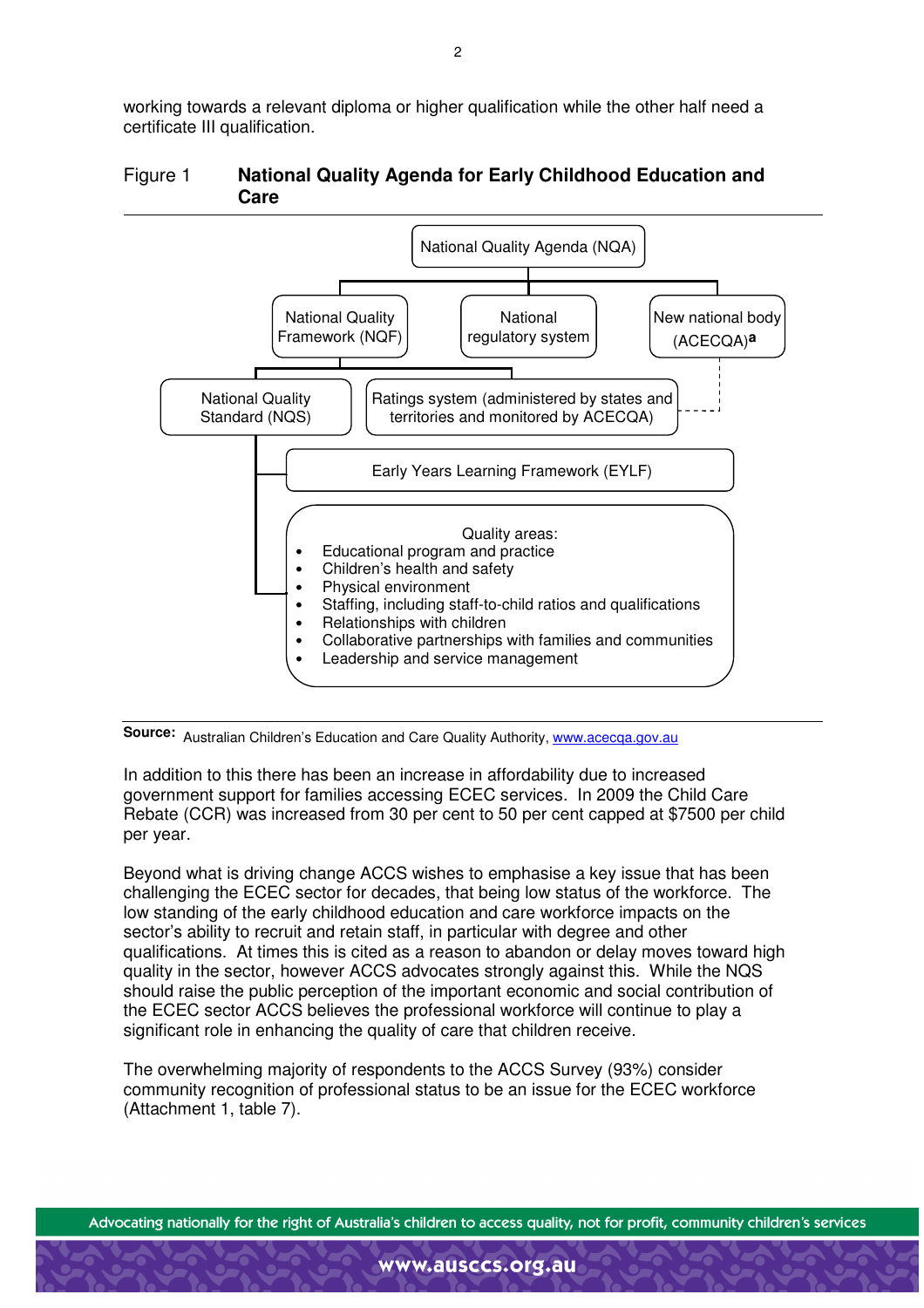While much change is currently in place, further movement is needed on many levels – in building the self perception of educators in ECEC services, building public awareness of the critical importance of learning in the first three years of life**,** improving the industrial conditions in the sector, strengthening government support for early childhood education and care through funding and a continued commitment to building the quality of the system.

## **b. Have you responded to these changes?**

Community-owned children's services have been preparing for the NQA for several years. In addition to the research conducted by ACCS nationally, Community Child Care, the Victorian ACCS branch surveyed over 100 members in mid 2011, concentrating on preparation for the introduction of the NQS to take place on the 1 January 2012. The results of this research indicated that many in the community sector were already and had been for quite a time working towards the standards to be included in the NQS. Most services surveyed stated they were already operating at or exceeding the new minimum staff:child rations to come in from 2012 to 2016. This research shows a reflexive and adaptive part of the sector that is delivering high quality education and care to children while responding to many policy, societal and economic environmental changes.

## **c. What roles are emerging?**

Recently the ECEC sector has seen an increase in integrated services that also offer child health and family support services. This emerging holistic approach to ECEC requires for a particular dynamic and responsive workforce. As discussed by one respondent to ACCS research:

'As a newly integrated service we are also looking for staff with experience in working as part of a team… this is often difficult to find, and is certainly lacking in much of the training offered to students' (ACCS survey question 6, number 3)

This is an issue ACCS believes will be of increasing importance with the Australian policy focus shifting to the integration of services to ensure a holistic approach to early childhood education and care.

#### **2. What workforce development trends exist?**

ACCS believes that the ECEC sector requires a skilled workforce. The standards in the COAG reforms are vital to achieving outcomes for children. The new national curriculum and a national framework for ratings and assessment will all positively impact on the health, learning and development outcomes for children. These changes and the desire of families for quality services are already setting an increased demand for qualified ECEC workers.

A contentious issue within the sector is Recognition of Prior Learning (RPL). ACCS has observed there is large number of long serving educators who have never completed accredited training who now require minimum Cert III or other appropriate qualification in respect to their positions in ECEC. While we support the professionalisation and higher qualification of the ECEC sector we see RPL from external reputable, accredited training organisations as one way to support those without formal qualifications to obtain the new minimum Certificate III requirement. The most critical element in the success of an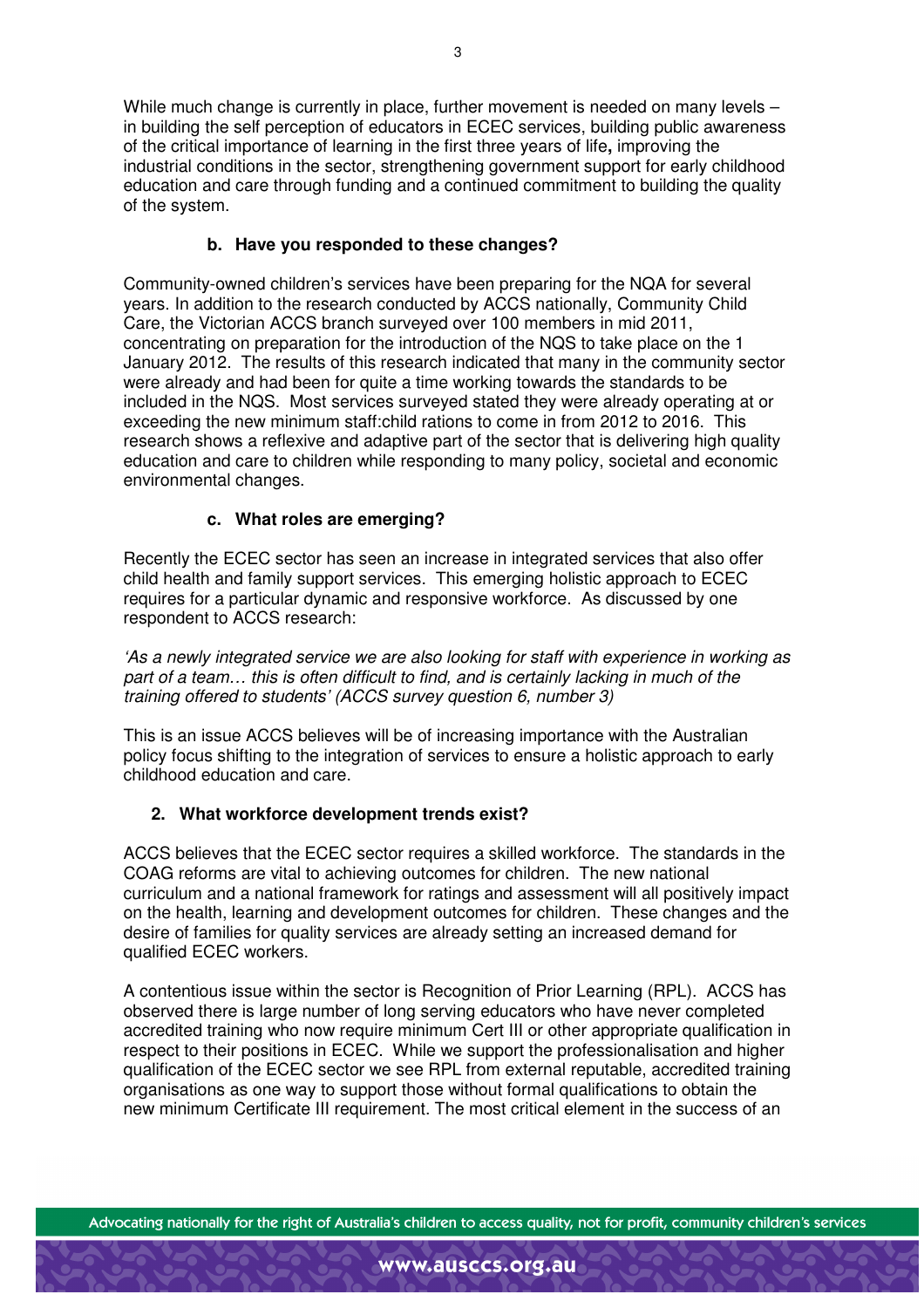RPL strategy for the minimum qualification is ensuring the consistent, high standard of assessment by a training organisation.

There are a large number of skilled and committed educators leaving the sector due to wage structures that do not adequately reflect the importance of the work or meet family and living costs. In addition educators face challenges in studying and upgrading their qualifications given their family commitments and low wage.

### **a. What are the current and emerging occupational shortages?**

In 2010 more than half of ECEC positions stay vacant after being advertised for more four weeks and the trend is on the increase (DEEWR, 2010).

The ACCS survey indicates that the higher the qualification required the more difficult it is to recruit staff in that category. Where a service employs a diploma and/or degree qualified educators, the majority of the time it is 'always difficult' to recruit in these categories (Attachment 1, table 1 and table 1a**)**.

The survey of ACCS members revealed that low wages are a significant factor in difficulties filling positions. 60% of respondents indicated this is often or always significant. Wage differentials were only sometimes significant. (Attachment 1, Table 2). One respondent commented that;

'the workload and expectations far outweigh the pay' (ACCS survey question 6, number 4)

The lack of suitable skills and qualifications of applicants is another area which most respondents agree is 'always' or 'often' a significant barrier to recruitment.

The ACCS survey asked whether services experience difficulty retaining staff for more than 12 months ranging from unqualified Early Childhood Assistants to Directors. The results show that of the services which employ Certificate III Child Care Assistants a clear majority of services (68%) have 'no difficulty' in retaining this category of staff (Attachment 1, Table 3a)

Half of the respondents have no difficulty in retaining Diploma Qualified Educators, with nearly half of the responses indicating that Diploma Qualified Educators are 'sometimes' or 'always difficult' to retain.

Fifty-eight percent of respondents that employ Degree Qualified Teachers find this category of staff 'sometimes' or 'always' difficult to retain. ACCS believes this is due to the lack of consistency in employment conditions between teachers in the ECEC sector and those in the mainstream education system.

Further wage discrepancies exist within services in the ECEC sector which promote a lack of consistency in the value of the work. ACCS believes the wages and salaries of different workers are not always appropriate – CCC (ACCS Victoria) is aware of a service in which a degree qualified teacher, with an additional degree, works in a room with 3 and four year olds and is paid \$23.70 per hour, whereas her colleague – also a teacher – works in a Kindergarten room and is paid \$32 per hour although both work at the same service. This is a serious discrepancy in wages.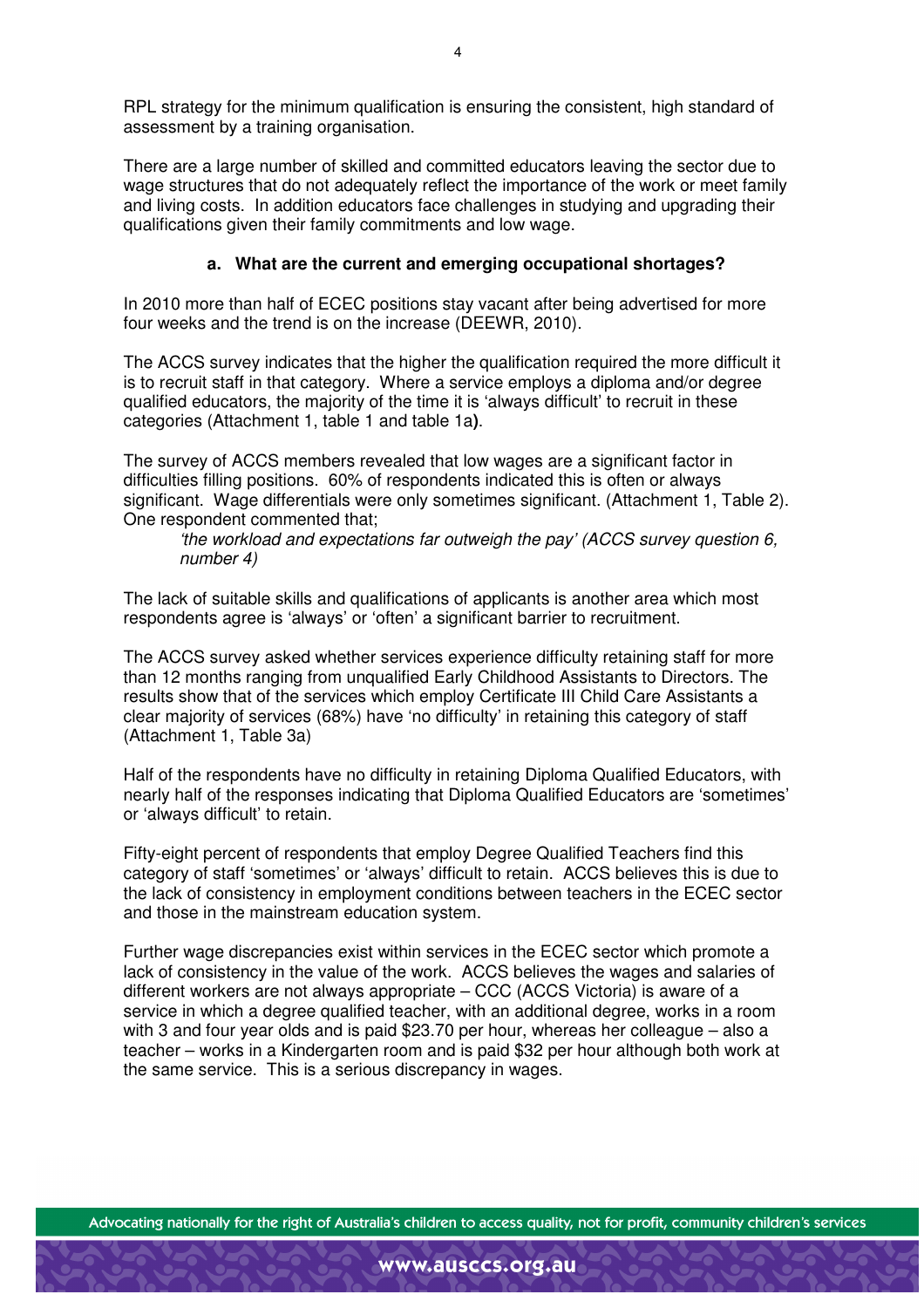#### **b. What inhibits workforce development in community services and health?**

The issues facing the early childhood education and care sector are covered well within the Workplace Research Centre research roundtable briefing paper (Workplace Research Centre, 2010). This describes 'skill atrophy' in the child care sector - 'Low wages, work intensification and negative perceptions of the quality of work offered are issues of significant concern to the sustainability to the sector. These problems have flow on effects in the form of high turnover, resulting in the casualisation of the workforce, skills shortages and a consequent lack of focus and investment on skill development. This has become a self perpetuating cycle (Workplace Research Centre 2010: 4).

The Workplace Research Centre observes that 'although there is a high incidence of turnover in the sector, it should be noted that the child care sector workforce is also characterised by a small group of long term workers who remain committed to their employment in spite of the low pay and poor working conditions. This has been referred to by Simms (2006) as the 'exploitation of vocational passion' (cited in Bretherton, 2010) from (Workplace Research Centre 2010; p4).

On the question of what inhibits workforce development, we can look to the demography and professional development of the sector. With 97 per cent female participation the sector represents a time poor population often juggling a low paying occupation with additional family and care responsibilities. While there are many in the sector who strive to support workforce professional development many staff are inhibited by the implications of getting time off their work to study where the workplace may already experience staff shortages.

Furthermore the lack of financial compensation for professional development can be detrimental to services and individual development, for example unpaid practical work in an ECEC site. While ACCS strongly supports placed based learning we see a major barrier to accessibility of professional development in the financial viability of a low paid workforce forgoing salary at times to study or for placements.

This points to another barrier – there are very limited career pathways that actively encourage a highly qualified person to stay working face to face with children in an ECEC service. No modern award recognises qualifications higher than an undergraduate degree.

## **3. How is workforce planning being undertaken in your sector, if at all?**

Through COAG a National ECEC Workforce Strategy is under development. Individual state and territory governments are also implementing workforce strategies. In the meantime the sector is implementing its own strategies.

The ACCS Survey asked what strategies were used to retain staff (Attachment 1, Table 4). Funded Professional Development, Above Award Pay and Additional Planning Time were all nominated by the respondents as a strategy 'always' used to retain staff. On the other end of the scale, Additional Leave was responded to as a strategy 'Never' used to retain staff. In the qualitative responses some respondents indicated they use family friendly policies and 'flexibility' as a strategy to retain staff, and a few services said they offer rostered days off to retain staff.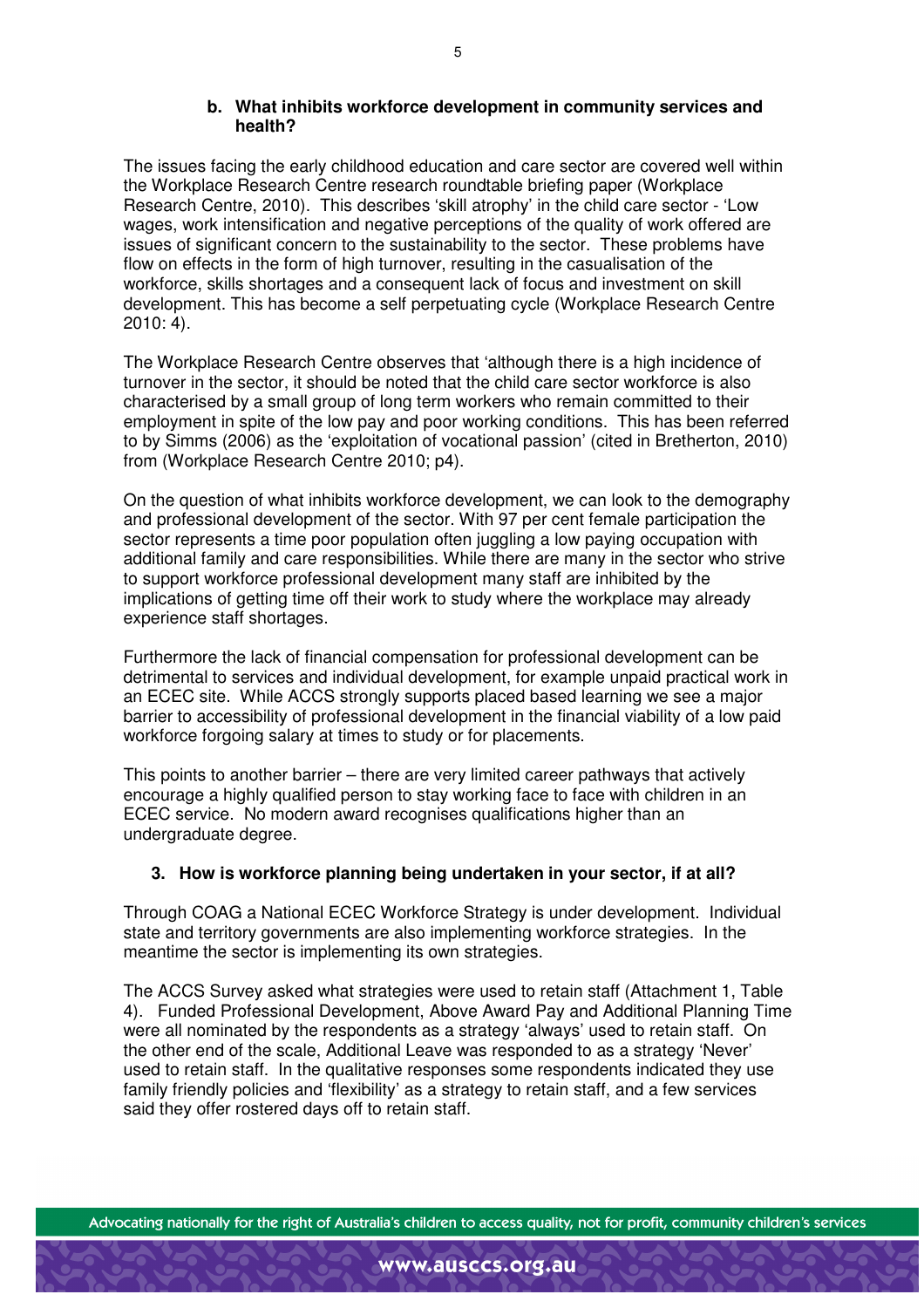Qualitative responses from the ACCS survey indicate that many respondents are able to offer sufficient reward to workers (ACCS Survey 2010, question 12).

Examples of how sufficient reward is offered to workers who obtain additional skills and qualifications included wage increases, days off, and professional development opportunities including study leave.

The key reason services do not offer sufficient reward is a lack of funds.

Services value and recognise the expertise of educators (ACCS Survey question 13), in practical ways such as through increased pay and planning time, through open communication on skills acquired and through providing celebratory functions when possible and appropriate.

'Verbal appreciation and celebration of innovative and excellent ideas. We have a paid discussion group which encourages sharing ideas, and recognises individual effort. Parent feedback (they know good quality when they see it) always passed on. Committee appreciation – social events, bonuses etc. Mutual support, management publicises professionalism of educators, and uses appropriate education based terms in publications' (Response 23, question 13, ACCS Survey)

This strategy shows respect for educators, and demonstrates a culture within the service which values the professional role of educators.

Conversely on the question of what holds services back from recognising and valuing expertise further, the key responses were the challenges of the hours in the Outside School Hours Care (OSHC) sector and money.

On the question of how could career progression within the ECEC sector be enhanced, responses pointed to better pay and conditions – including the proposal;

'All staff in the ECEC sector paid under ONE award' (Response 48, question 15, ACCS Survey 2010)

Other responses included support for study through affordable courses and covering staff undertaking professional development, and integrated services offering an opportunity for career progression.

#### **4. What has been achieved to date in addressing workforce development challenges?**

The Australian Government has invested in many programs to support the ECEC workforce development in particular in response to the current reforms. This includes the Professional Support Coordinators in all state and territories and the national workforce development fund offering discounted VET courses. Many state governments have offered further support.

The Victorian Government has successfully invested in initiatives such as financial support to attract more people to the early childhood education and care workforce and support skill upgrades, investing to increase networking and professional learning and investing in leadership capacity through customised leadership programs through the Bastow Institute. More information is available from the Department of Education and Early Childhood Development (DEECD) 'Improving Victoria's Early Childhood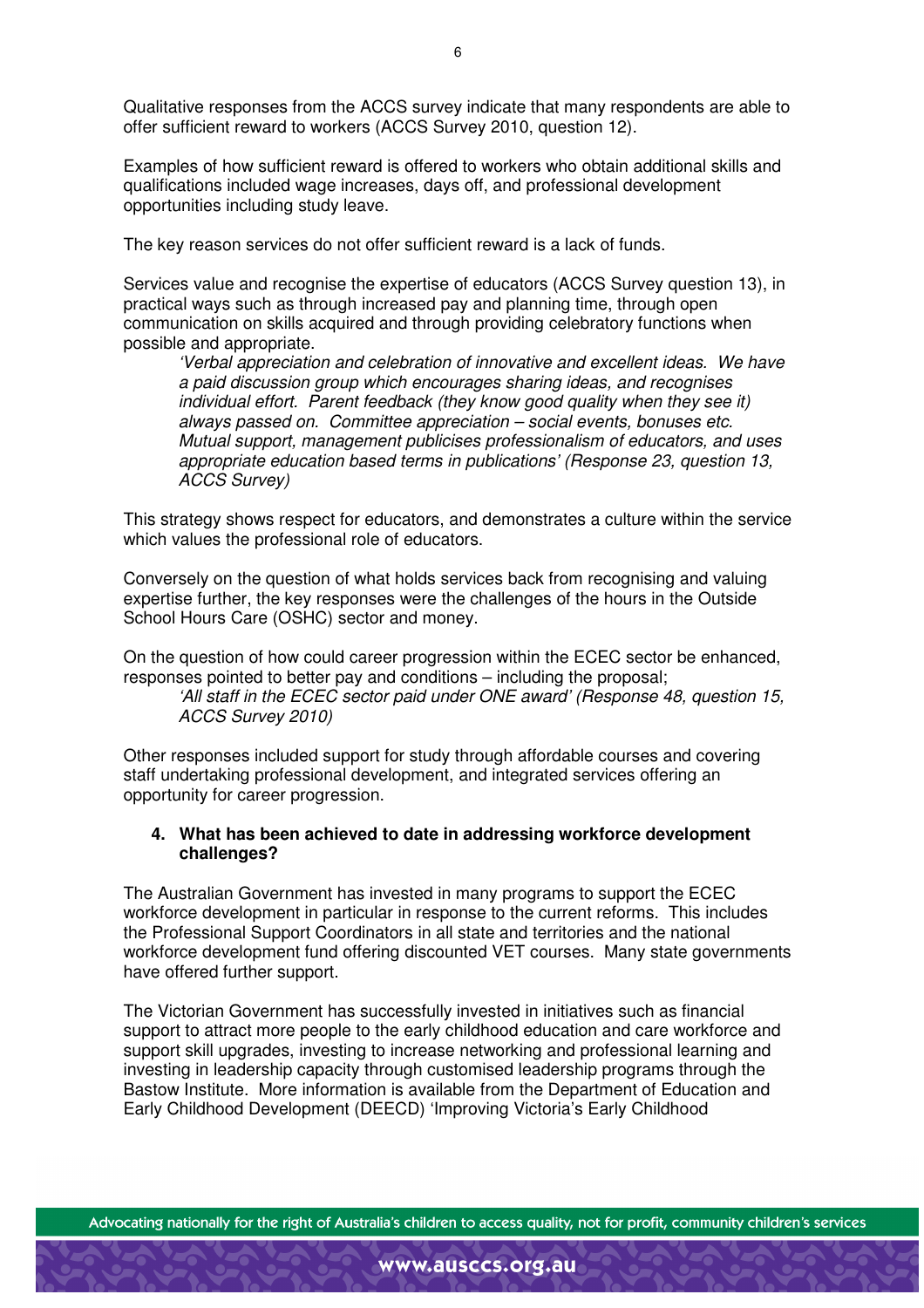Workforce' document which is available online http://www.education.vic.gov.au/researchinnovation/resources/workforce.htm

However, given the continuous issues within the workforce ACCS strongly encourages further, stronger and more targeted supported for the workforce to deliver high quality education and care for Australian children.

The ACCS survey asked whether services were aware of any government initiatives to increase the supply of early childhood education and care workers and although 74% of responses indicate that they are aware of government initiatives (Attachment 1,Table 9), 54% of respondents were 'unsure' if the initiatives have been effective (Attachment 1, Table 10).

26% of respondents said the Government initiatives were effective (Attachment 1, Table 10) with the most effective being those based on financial support to undertake courses and fee exemptions for training.

Staff working in rural and remote children's services face additional challenges accessing training and development programs. These additional challenges include not having a peer or mentor in a geographically close location, often needing to undertake study externally or with no or limited face to face interactions, lack of easy access to study and library resources, and computer download speed and capacity in some rural and remote regions.

Successful models exist such as Contact Inc NSW has recently completed trialling a rural and remote mentor program assisting staff working in these services to continue to study relevant children's services qualifications. At the end of 2010 no mentored students had dropped out of the program which is an indication of success.

Further information on professional development programs may be available from the Professional Support Coordinator Alliance.

#### **c. What else is need to address these challenges?**

The supply of qualified ECEC workers can expand sufficiently if all levels of government invest in workforce initiatives such as those funded by the Victorian Government in recent years. ACCS refers you to the website Victorian Government link above.

Within the ACCS survey, suggestions for new initiatives that would help increase the supply of early childhood education and care workers included fee exemptions as well as Recognition of Prior Learning (RPL). Two responses indicated that reforms shouldn't be only about supply;

'it's about quality as well' (Response 2, Question 22 ACCS Survey)

With another respondent suggesting;

'Limit the amount of training providers – so that a quality qualification is being handed out' (Response 43, Question 22 ACCS Survey)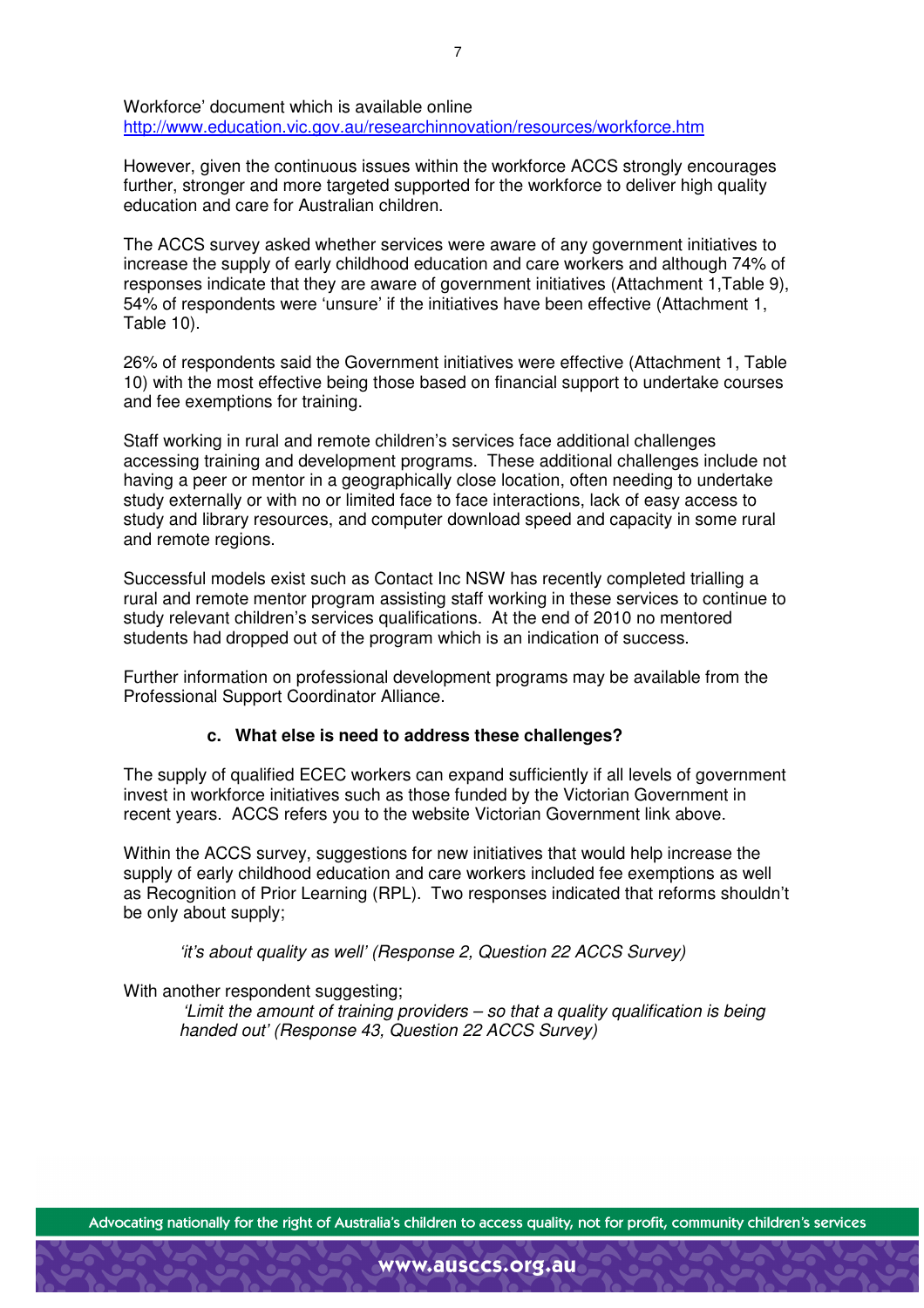The ACCS survey responses were mixed on this question, although many responses indicate that staff within a service have either started to upgrade qualifications or will stay and upgrade;

'the right type of educators will upgrade their qualification – those that are passionate about their work. The others may not, but perhaps this is not such a bad thing in the long run.. It may make it more difficult to recruit qualified educators though' (Response 34, Question 23 ACCS Survey)

However ACCS believes it is not wise to build the future of the ECEC system on the back of altruism from passionate staff members. Wages and conditions were identified by survey respondents as a reason why people would leave, including the lack of reward in wages for upgrading qualifications.

On the question of effective staff retention strategies, the Workplace Research Centre in Sydney released a briefing paper in 2010 looking at innovative responses by employers to address the 'low skill – low wage nexus' (Workplace Research Centre 2010: 5).

There were 6 strategies used by best practice employers to develop skilled labour and these were;

1 – Lift the economic and social value of work

2- Use of stable employment structures as part of a wider strategy to reduce staff turnover

3 – Clarify customer need, and use this to rally staff development

4 - Create opportunities for professionals to mobilise in order to lay the foundation for reconstruction of core skills in the sector

5 – Expand options for funding, but with a view to lifting quality in service and quality of employment

6 – Harness the enthusiasm of workers to engage in training.

(Workplace Research Centre 2010: 6-7)

## **d. What are the barriers and the opportunities in addressing these challenges?**

The ECEC sector is complex in its inputs and outputs with many nuances. Ensuring high quality ECEC for Australian children is intrinsically linked with a highly qualified and sustainable workforce.

ACCS firmly believes that the ECEC sector operates best when it is not working for a profit. Our membership represents community owned not for profit services that extend beyond just offering a customer a service, engaging families as partners and building resilient communities.

A great opportunity in government support for the ECEC sector in this period of time can be found in supporting specifically not for profit and community owned services, in particular in the community and social capital that they produce. The involvement and appreciation of the community to the ECEC sector in this setting can have a very strong effect on families and the general public's perception of the high importance and value of the ECEC workforce.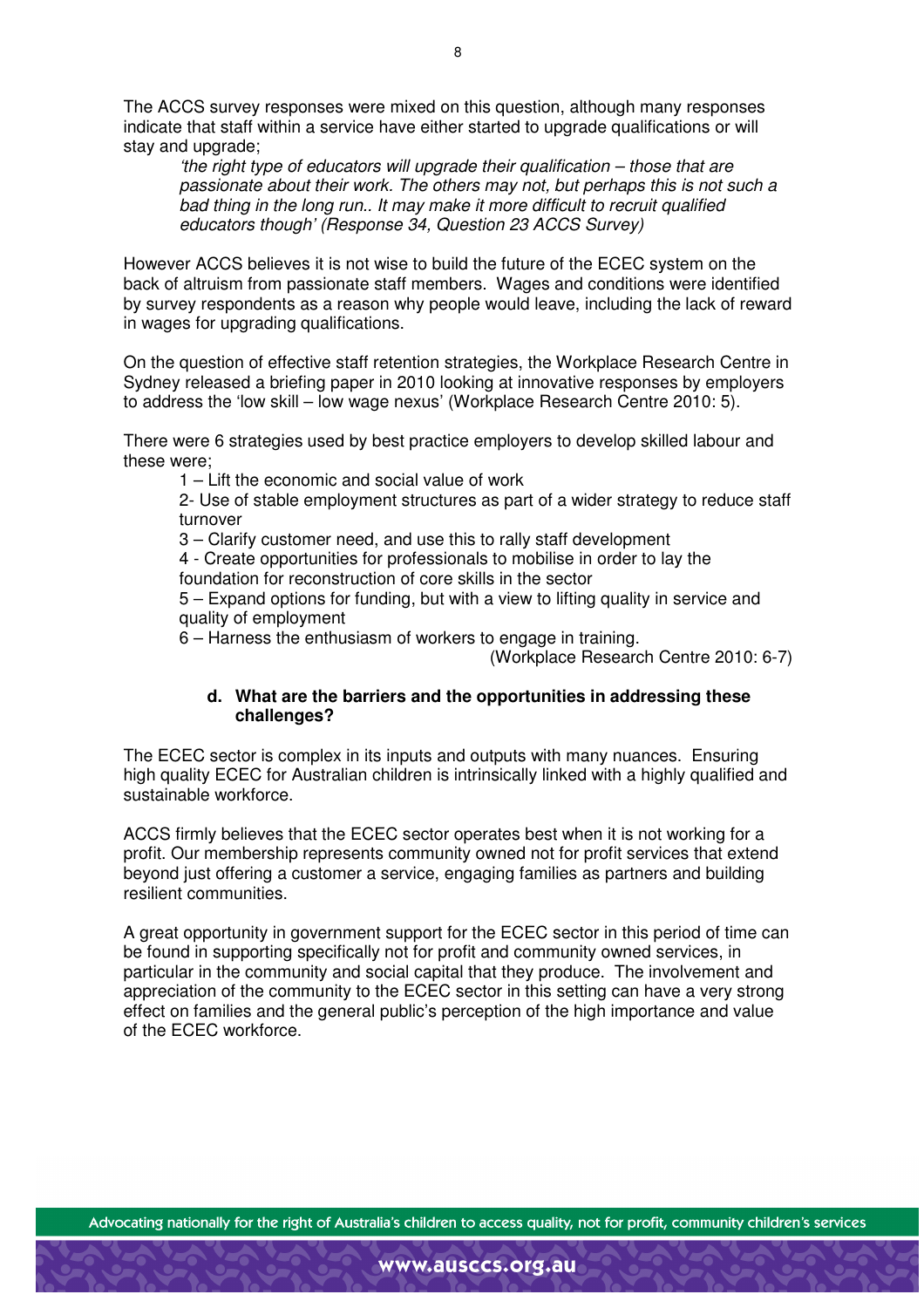ACCS cites an excerpt from the CCC (ACCS Victoria) research report A Very Empowering Feeling:

> In 2007 CCC gathered data from families across Victoria about their experience of community owned and managed children's services; it reveals the families in this study value partnerships and a real connection that encourages different types of involvement and which is focused on shared decision making about the education and care of their children despite challenges and constraints on family involvement. For these families community owned services are places where connectedness with families and the local community and responsiveness to local and individual family needs are paramount (Community Child Care, 2007: 3).

#### **5. How effectively are the training packages for community services and health supporting workforce development needs?**

Effectiveness of the skills package is a consistent concern within the ECEC sector.

The Productivity Commission report highlighted these issues stating that "many participants expressed concerns about poor-quality training providing students with insufficient support, unreasonably short courses, and inadequate access to practicum experience" (Productivity Commission, 2011: XXXIV). This is consistent with the concerns ACCS hears from the sector.

The majority of respondents to the ACCS survey indicate that the Diploma for Educators and Degree for Teachers are 'highly appropriate' for entry into various early childhood education and care occupations (Attachment 1, table 5). However a significant number see these qualifications as only 'somewhat appropriate' and more than 10% believe the early childhood degree for teachers is 'not appropriate'.

The Certificate III for Assistants attracted the most critical responses with most seeing it as 'not' or only 'somewhat appropriate'. One respondent commenting;

'It is my belief that the Cert III should no longer be available and that all staff be minimum Dip training. However I also believe the Dip should be upgraded to a 3 year course!' (Response 8, question 9 ACCS Survey)

The majority of respondents to the ACCS survey believed that Newly Qualified Certificate III assistants, Newly Qualified Diploma Qualified Educator and Newly Qualified Degree Qualified Teachers 'sometimes have necessary skills' to be effective in the workplace (Attachment 1, Table 6).

A number of themes arose from the comments including the importance of on the job experience and variations in the training institutions from which the qualification obtained.

One response refers to the construction of the courses and the importance of ensuring courses are practical as well as theoretical;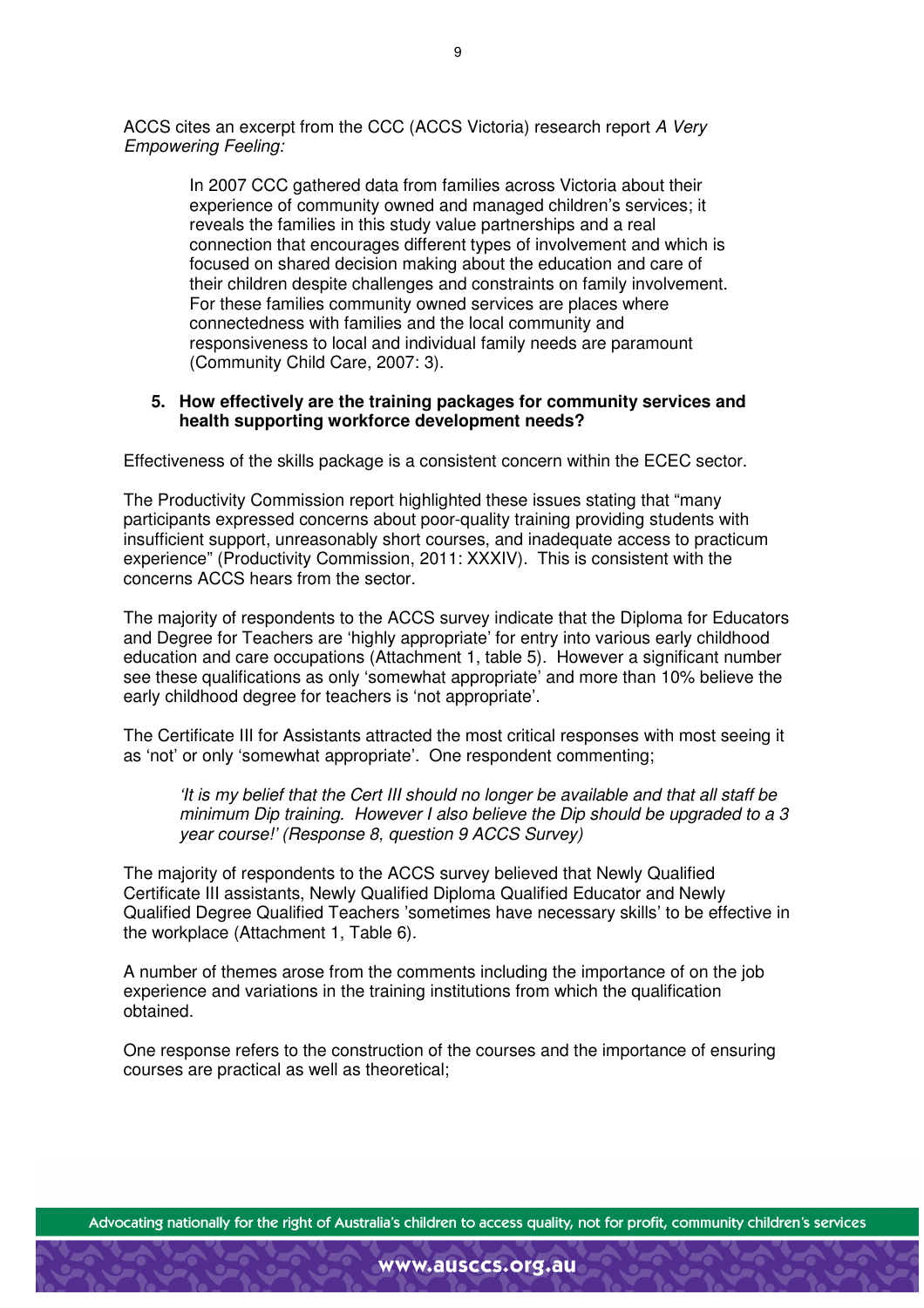'it depends on how they completed their qualification. Courses that offer more hands on contact hours with children and more placement opportunities produce higher quality staff' (Response 18, question 10 ACCS Survey)

This comment highlights the fundamental difference between vocational training resulting in Certificate III or Diploma provided through Registered Training Organisations (RTOs) and professional qualifications – undergraduate and higher degrees - obtained through universities. ACCS believes theoretical components of courses are important to underpin the practical skills.

As previously detailed, ACCS has concerns about the range of quality in the recognition of prior learning (RPL) processes and courses provided by training providers. Additionally we believe a care for babies proponent should be included in all diplomas.

ACCS supports recommendation 10.1 of the Productivity Commission Report:

The Community Services and Health Industry Skills Council should, as a priority, update the Community Services Training Package to ensure that children's services qualifications:

• reflect recent changes to the regulatory environment for early childhood education and care (including the National Quality Standard, the Early Years Learning Framework and the Framework for School Age Care)

• contain rigorous, auditable assessment requirements for each unit of competency

• require practical skills to be demonstrated in a workplace environment.

## **e. What key changes are requested to assist the industries in meeting their skills needs.**

Wage rates that reflect the professional roles and responsibilities of an ECEC professional are paramount to addressing the many challenges facing the workforce.

A delicate equilibrium is needed in supporting professional development and up-skilling in the workforce and not lowering the value of the workforce by lowering prerequisites for entering into ECEC qualifications and employment. ACCS has seen a negative effect on quality and the public's value for the ECEC through the flexibility of the current skills package. Low self value for the skills earned through a online course with little requirements for entry is perpetuating further the low status of the sector at large.

An understanding of the many nuances of the sector is needed in designing policy interventions to support workforce up-skilling and development.

For example another survey response articulated a problem that underpins many of the issues facing contemporary society – a past built on 'male breadwinning' (Brennan 2009: 11). When answering the question of how career progression could be enhanced;

'Being fully integrated into the school education system, with career paths, respect and recognition going both ways. This is unlikely to happen as long as early childhood is constrained by being a secondary industry, dependent on other women's wages for survival (ie we are limited in our ability to charge a fee that would allow wages that truly recognise the skill level of our staff) Response 21, Question 15 ACCS Survey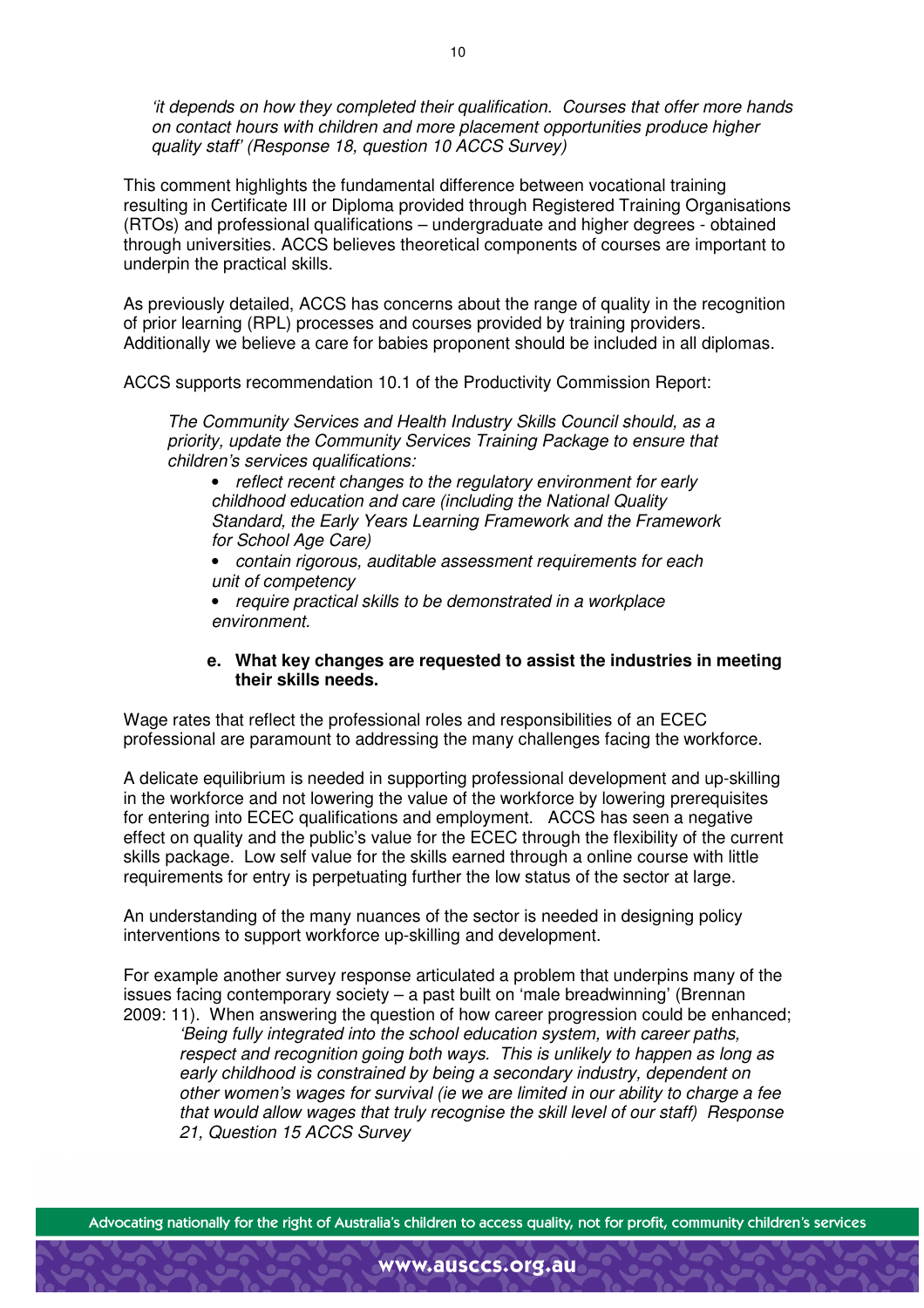This refers to the idea of 'women's work' and the low value placed thereon. As Brennan notes 'Mothers are far less likely to be employed than fathers, much less likely to work full time and more likely to be engaged in casual work' (Brennan 2009: 5).

**6. A new workplace development agenda proposes policy, strategies and funding that are broader than education and training only. How can workforce development and education/training policy best support community services and health industry growth reform objectives.** 

We see a comprehensive approach to the challenges facing the sector. The first part of this approach is being addressed with the higher standard expected in quality of the ECEC services through the NQA. Subsequent elements include:

- Increasing wages and conditions
- Better aligning wages and conditions with "competitive" sectors including primary teaching
- Lifting prestige within the sector and in the wider public including through lifting requirements for entry into qualifications to limit ECEC career being a "default career"
- Include baby care in skills package as a requirement for ECEC qualifications